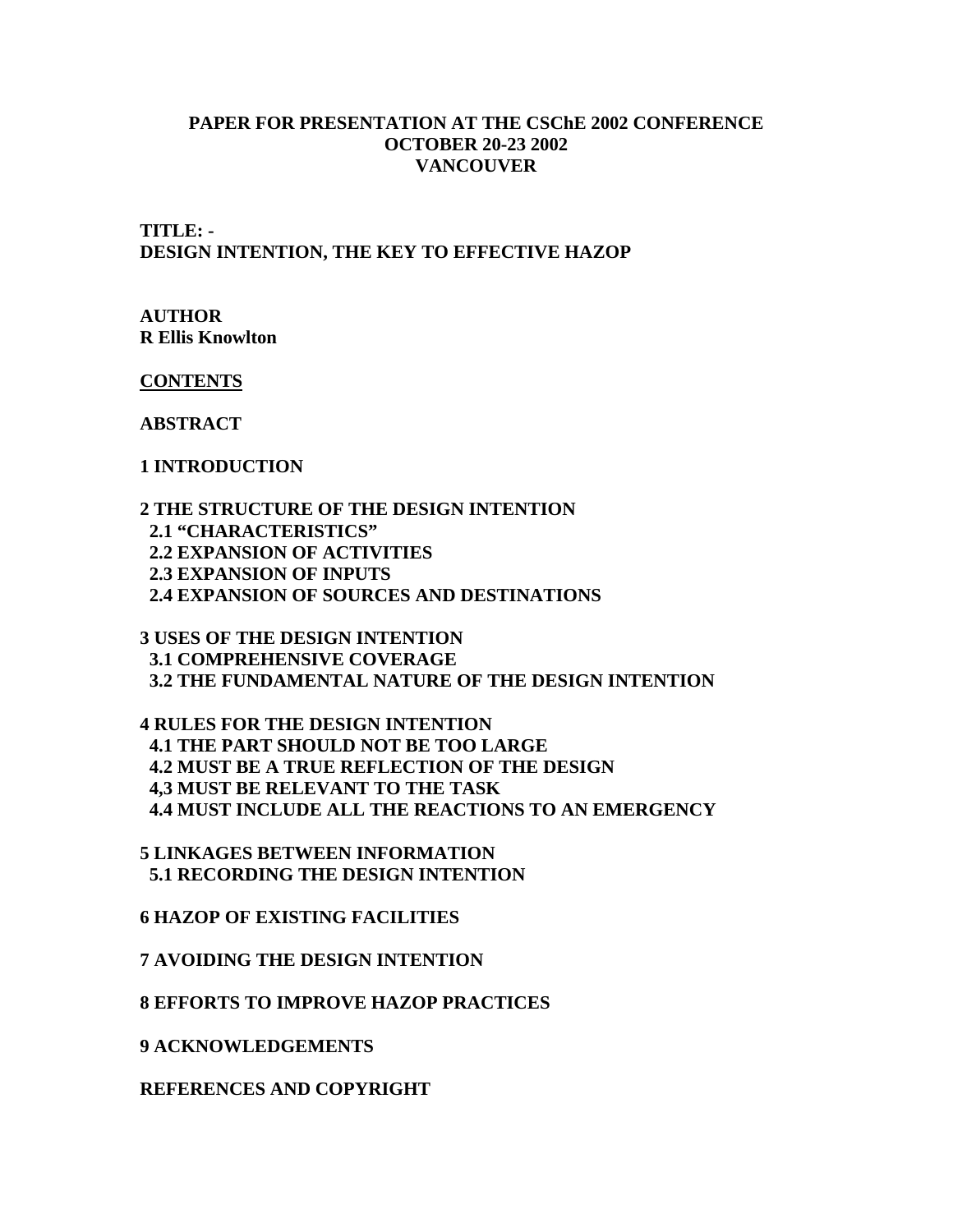#### **ABSTRACT**

Guide Word Hazard and Operability Studies "HAZOP" are one of the most powerful and popular methods of Hazard Identification available to the Process Industries. HAZOP was a natural development of the study of "Work" as the sole means of wealth generation. The study of work breaks the overall work project into a series of small "parts" and examines each part. The objectives of such a study could be to identify potentially beneficial "alternatives" to the functional purpose of each part. A different objective could be to identify potentially damaging "deviations" to the functional purpose of each part, called the "design intention". Such deviations could lead to hazards and operability problems and the methodology was called a HAZARD and OPERABILITY STUDY.

As the Design Intention is the basis for the subsequent identification of deviations and consequential hazards, it is essential that it must be correct and comprehensive. This paper will discuss some simple rules and requirements for the adequate expression of the Design Intention and give some examples, which show when it was necessary to secure an adequate design intention before the hazard identification could proceed. This paper will comment briefly on a superficial approach, sometimes wrongly called a HAZOP, which avoids the discipline of specifying a design intention and as a consequence is less effective both as a design check and as a method of hazard identification.

It will conclude with a review of some current efforts to establish a high standard of HAZOP in Canada and elsewhere.

#### **1 INTRODUCTION**

The basis of all wealth is work. In the 1950's and 1960's, the then large chemical company. I.C.I. started the Method Study of manual work, to improve wealth creation. Method Study operated on the current purpose of a selected part of manual work. This purpose was called the "Achievement". So-called Guide Words were applied to the "Achievement" to stimulate ideas on "alternatives", some of which could improve the effectiveness of the work and thus improve wealth creation.

As the Process Industries became more capital intensive and less labour intensive, the focus of Method Study shifted to plant design. Although such studies identified potential improvements, these studies also identified many potential "deviations". Such deviations could cause hazards and operability problems and this particular application of Method Study was called a "Hazard and Operability Study" or "HAZOP". The author changed the name of the purpose of the selected part from "Achievement" to "Design Intention" (ref 1), because the application was on designs.

#### **2 THE STRUCTURE OF THE DESIGN INTENTION**

The original structure was in the form of a prose sentence as in Method Study e.g. – "Transfer 'A' from the storage tank to the reactor". For precision, Guide Words were applied to fragments of the sentence, e.g. "No 'A' ","No transfer" etc.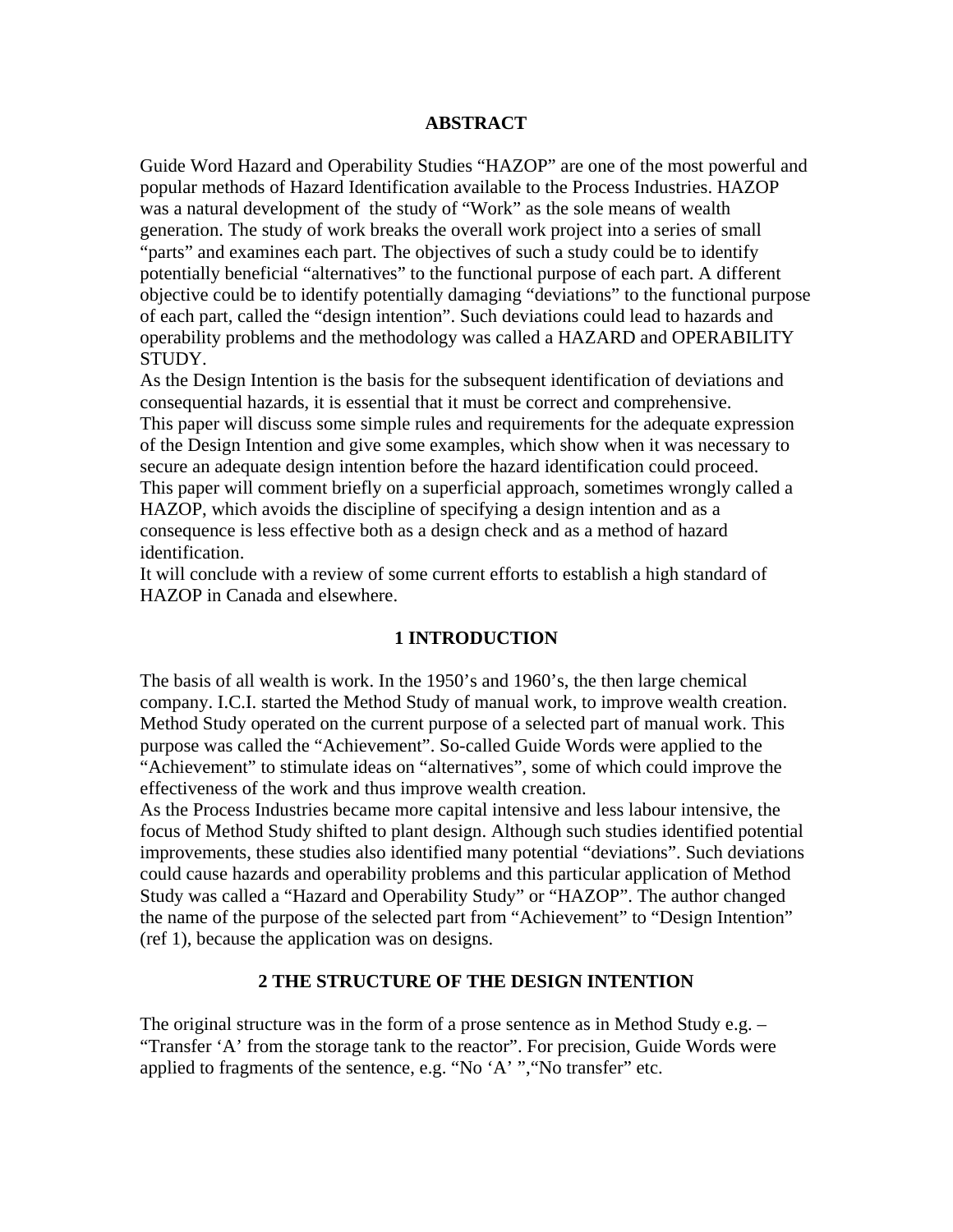Later it was realized that a more formal structure was required and the Design Intention was split into what are now called the "Elements" of the Design Intention, namely" –

| <b>INPUTS</b> | <b>ACTIVITIES</b> | <b>SOURCES</b> | <b>DESTINATIONS</b> |
|---------------|-------------------|----------------|---------------------|
| $\mathbf{A}$  | <b>TRANSFER</b>   | TANK           | <b>REACTOR</b>      |

Starting with "no" the chosen Guide Word was then applied successively to each element in turn to give a distinct, notional or generic type of deviation e.g. "no 'A', "no transfer" etc. The discipline afforded by a standard set of Guide/Element combinations, greatly improved the effectiveness of the HAZOP.

# **2.1 "CHARACTERISTICS"**

The information in each element can be qualified further by what are called "Characteristics". These can be qualitative or quantitative, e.g. for 'A' it could be "Liquid", "99.5% pure", 20 degrees C. For "transfer" the characteristics could be: - "continuous", "X lts. per minute" etc.

Guide words can then be applied to the characteristics, e.g.

"as well as continuous, X lts per minute" could be given a specific interpretation of, Occasional surging in the range X plus or minus 10 lts per minute

# **2.2 EXPANSION OF ACTIVITIES WITHIN ONE PART**

Even small parts can have more than one process activity e.g. "Transfer and strain", "transfer and heat to 100 C"

Parts often contain control activities and information transfer activities "Measure and control flow rate to set point", "transmit flow rate to DCS"

Can include safeguards and reaction to emergencies eg "Prevent reverse flow", "trip pump on lo lo tank level", "dump reactor contents on hi hi hi reactor temp"

Can include maintenance, "provision for pump isolation and draining for maintenance"

# **2.3EXPANSION OF INPUTS**

Inputs are not confined to process fluids.

Can include the effects of services, e.g. "heat" as an input to the process fluid which is being transferred in a given part. Externally generated control and trip signals "Set point for flow", "pump trip signal (from tank level)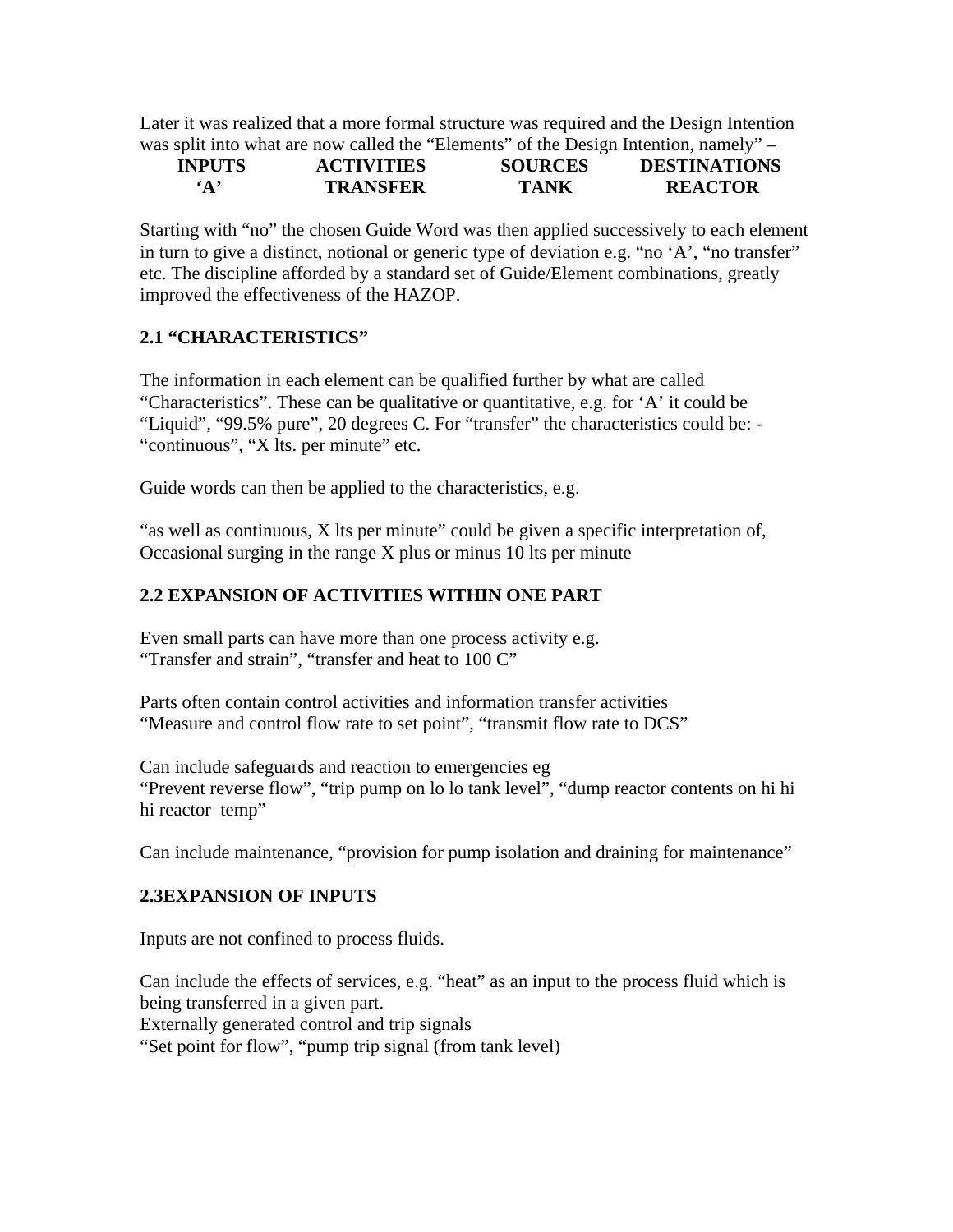# **2.4 EXPANSION OF SOURCES AND DESTINATIONS**

These flow naturally from the expansion of inputs and activities, e.g.: -

"Heat from the LP steam system". The steam system itself would be studied as separate parts.

"HI HI HI temperature trip signal from the reactor temperature transmitter"

# **3 USES OF THE DESIGN INTENTIONS**

Refining the design prior to the HAZOP examination e.g. as an aid to a Design Review.

 During the HAZOP examination, as the point of departure from which deviations are derived.

- As an aid to the follow up, for example to help clarify work assignments
- As an aid to the Audit of a HAZOP.
- As the basis for the preparation of the detailed operating instructions.
- Technology transfers, Design to Operations or Supplier to Customer
- Repeat Designs
- HAZOPS of repeat designs.

# **3.1 COMPREHENSIVE COVERAGE**

Application of the Guide Words as appropriate, to all the elements, enables a very high proportion of all the possible deviations and consequential hazards to be identified. It is estimated that 99% of all potential deviations are discovered.

The failures of safeguards and the consequences of such failures can be identified, together with the failures of controls and control and trip signal systems.

# **3.2 THE FUNDAMENTAL NATURE OF THE DESIGN INTENT**

The Design Intention is even more fundamental to a designer than a chemical equation is to a chemist: -

PART 1 PART 2 **INPUTS ACTIVITIES INPUTS ACTIVITIES EQUATION 1** EQUATION 2  $A + B = C$  **TRANSFER**  $\rightarrow$   $C + D = E + F$ Chemical equations can form a portion of the data input to the design intentions of a part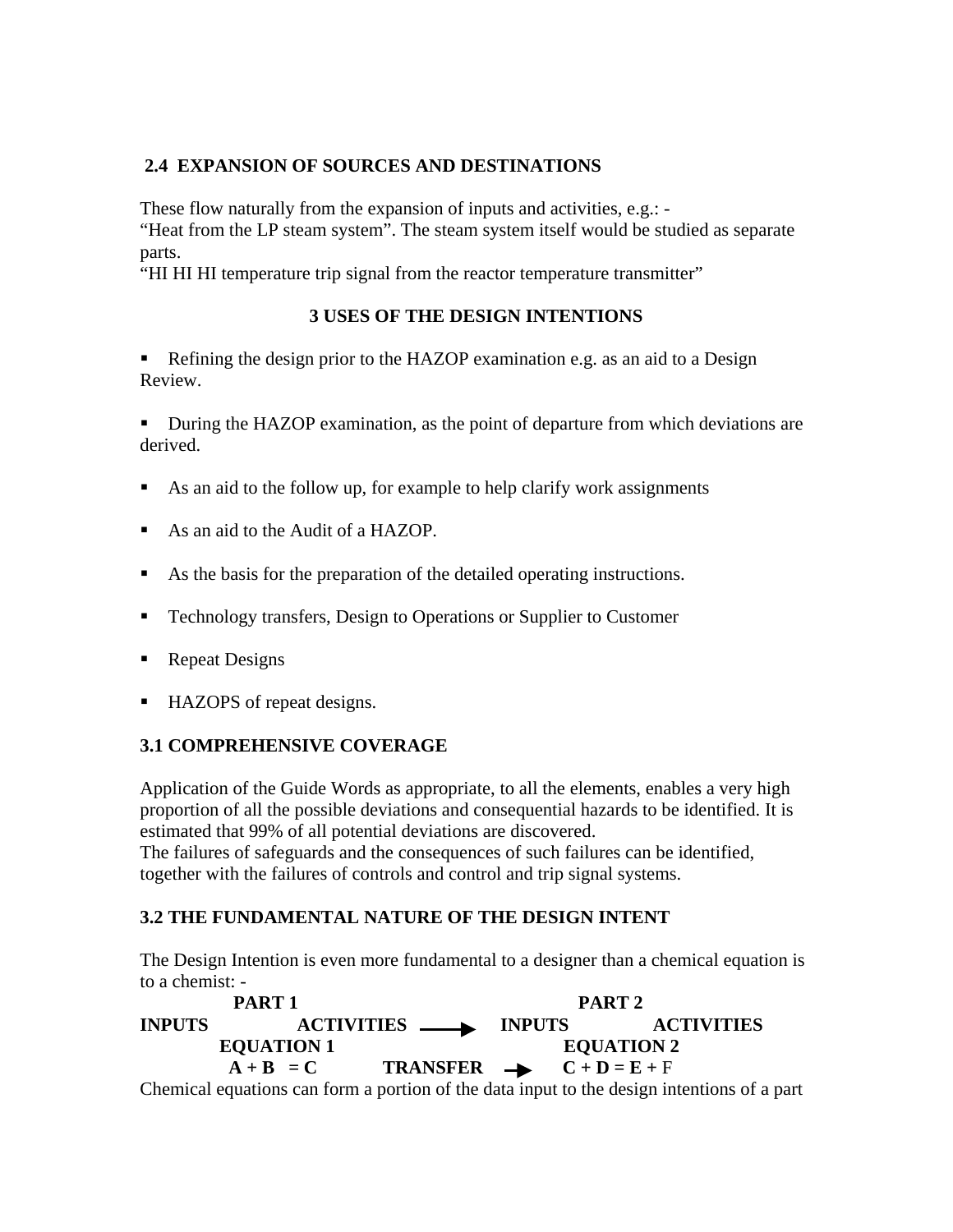### **4 RULES FOR THE DESIGN INTENTION**

#### **4.1 THE PART SHOULD NOT BE TOO LARGE**

The part should contain very few major process activities; if possible only one. Sometimes "transfer" or "Store" are the major activities in their own right. There are sometimes secondary process activities, which combine with these major activities. For example, "transfer and strain", "store and conserve heat". Major process activities, which are "operations" ie, cause changes, are usually combined with either transfer or store. e.g. "transfer, heat and react" for a continuous reactor. "store, react and vaporize" for a batch reactor with a volatile by-product

### **4.2 MUST BE A TRUE REFLECTION OF THE DESIGN**



The stated design intention included "provision for isolation and draining of off-line pump". By inspection, this is not the case. There are no suction isolations for the pumps

# **4.3 MUST BE RELEVANT TO THE TASK**

For example, consider the waste sulphuric acid tank, padding and venting system shown below: -

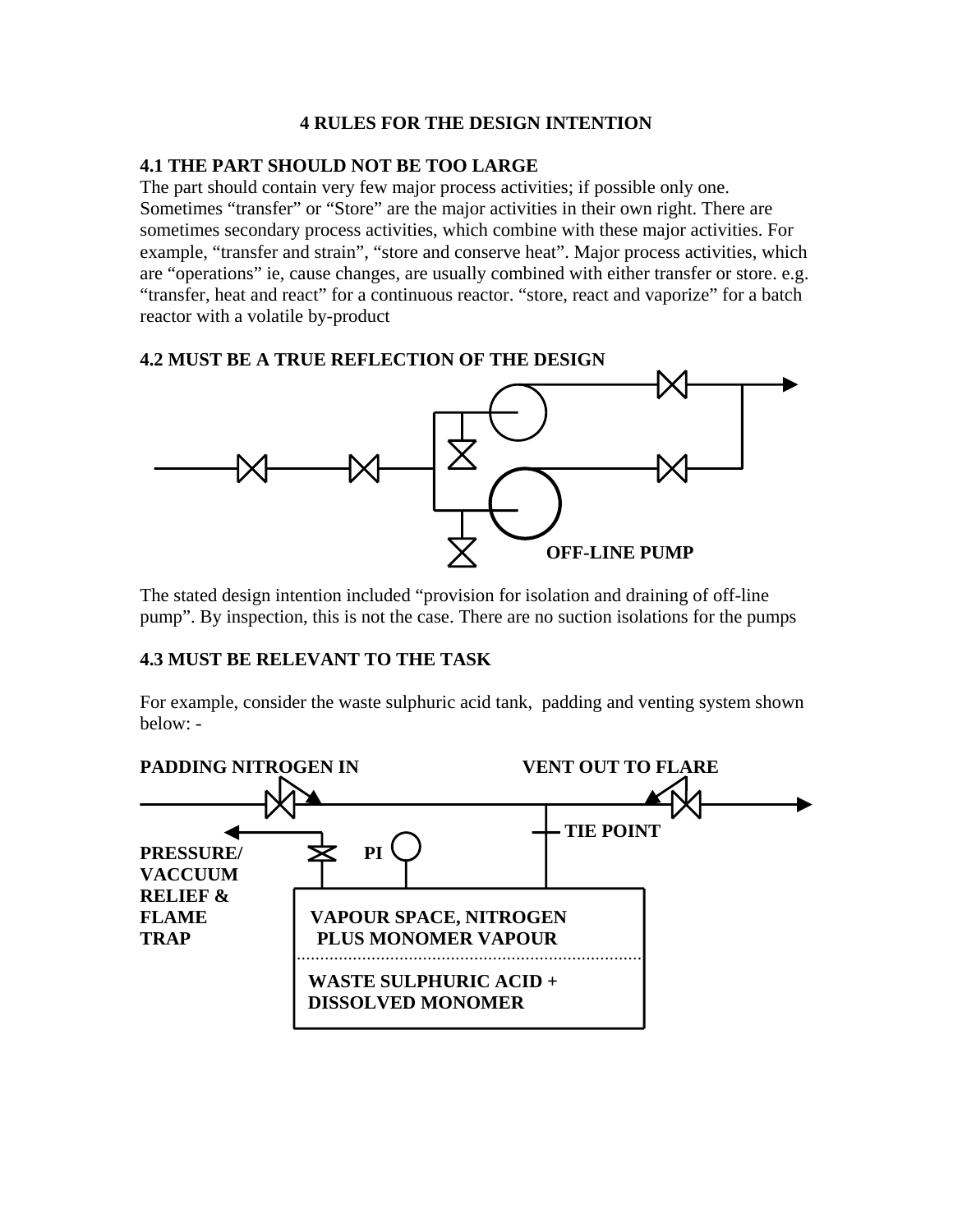The client proposed to supply a single tie point to fit the tank to their standard padding and venting system. It was decided that the HAZOP examination would have to include the vapour space of the tank and the inlet and outlet control valves. The initial design intention for this part included "maintain the vapour space of the tank within a given positive range of pressures with nitrogen". This was as true reflection of what would be accomplished by the current design. However, during the HAZOP examination the question was raised on whether this design intention, though necessary, was adequate. The monomer could form an explosive mixture in air. There was no way of purging air from the system before start-up, after maintenance, or if air had entered the system from the operation of the vaccuum protection.. The design was changed so that nitrogen would enter the tank at one end and be vented at the other end. The design intention activities were changed to include "establish and maintain a nitrogen atmosphere". It was noted that the inputs included monomer vapour in addition to nitrogen and the HAZOP examination was continued, based on the revised design.

However, this was not the end of the story. In response to the deviation "as well as establish and maintain" it was identified that the monomer could undergo vapour phase polymerization. On further investigation, it was discovered that such polymerization had occurred on a similar plant, and had blocked the pressure relief system. The final design is showm below: -



The vacuum/pressure relief was moved to the nitrogen inlet line. In addition a small nitrogen bleed was fitted around the inlet nitrogen pressure control valve so there would always be a small flow of nitrogen past the pressure relief system and pressure indicator. This was important as the design intention for the system included indicate pressure and provides pressure relief in the event of total immersion fire and the presence of polymer could block either or both of these activities.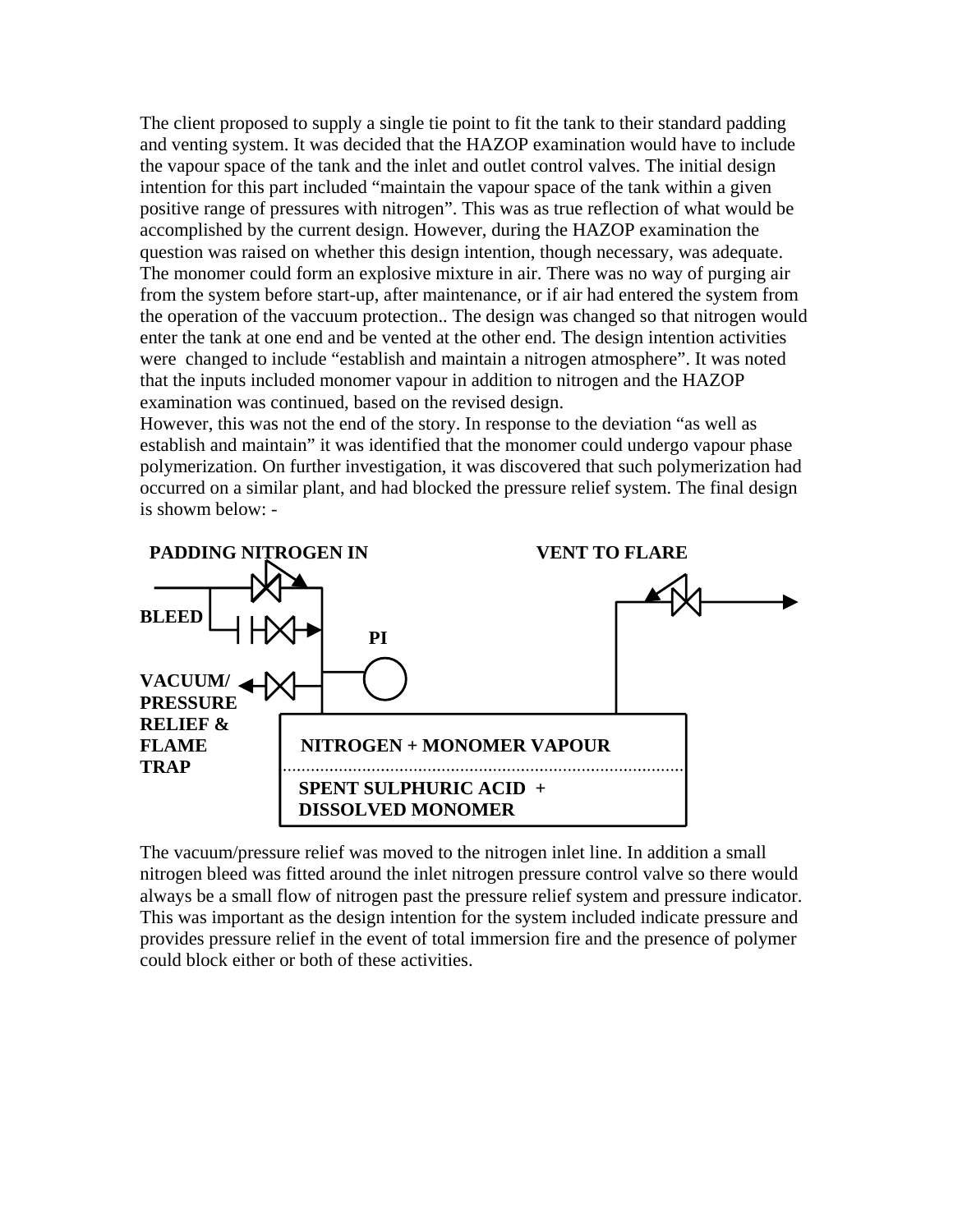#### **4.4 MUST INCLUDE ALL THE REACTIONS TO AN EMERGENCY**

The previous example showed that it was important to consider not only the design intentions for normal operation, but also the safeguards for the anticipated abnormal operation. Sometimes the full implications of abnormal operation are not fully reflected in the design intentions. Consider the pumping tank shown below. This was for the supply of caustic soda to a scrubbing tower for an experimental reactor. The off-gases contained acidic gases, which were removed by a scrubbing tower, prior to being discharged to atmosphere. Under normal operation, the major activity for the tank was "store". However, under conditions of power failure, the supply of caustic soda to the tower would be interrupted and acidic gases could be discharged to atmosphere. This deviation was anticipated in the design by leading the potentially acidic gases into the liquid phase of the tank via a "sparger" so that the acidic gases would still be absorbed by caustic soda. Under these conditions, the tank became a reactor. The design intention therefore included "react with acidic gases and retain the reaction products as sodium salts". The inventory of caustic soda was arranged so that a 10 minutes supply of gases could be handled. This time was considered to be adequate to enable the gas supply to be turned off.



Although it was appreciated that the tank was a reactor when absorbing acidic gases, the full implications had not been included in the design intention It became an "adiabatic" reactor. With the pump not working, there was nowhere for the heat of reaction to go. Furthermore, the tank was insulated for frost protection. The tank not only had to be designed to react and retain the sodium salts; it also had to retain the heat of reaction in the form of sensible heat. Calculations showed that this was possible, provided the tank contents were at or below 20 C. As an additional safety measure, a temperature recorder and alarm was fitted below the liquid level in the tank and the design intention was modified to include "retain heat of reaction" and "measure liquid temperature and alarm on temperature exceeding 20 C"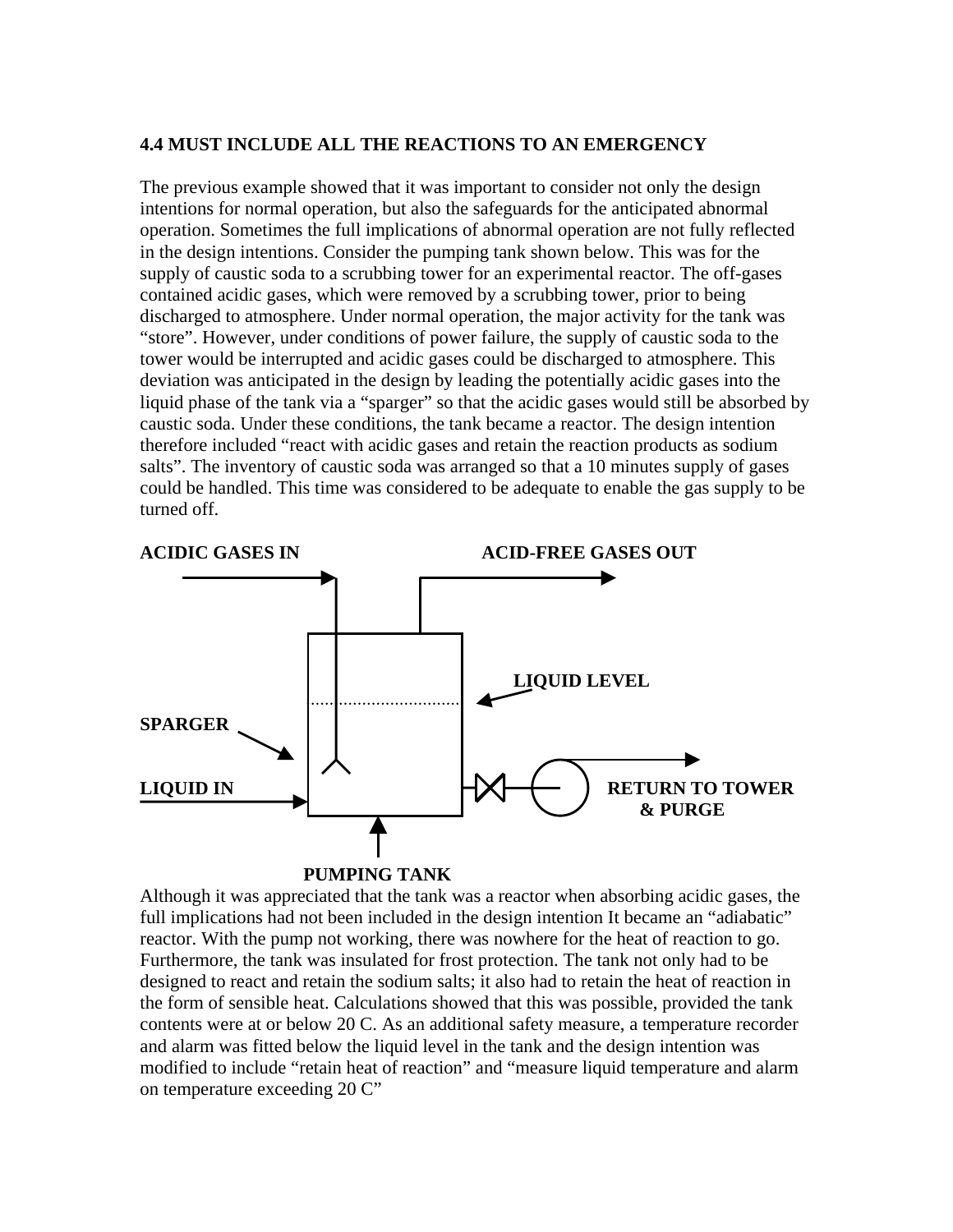# **5 LINKAGES BETWEEN SOURCES OF DATA**

- $\blacksquare$  P & ID to Design Intentions
- Design Intentions to HAZOP work sheets.

Sometimes the further link of operating instructions to both of the above is essential.

Although various systems are possible, the most simple is to draw an enclosure around the selected part on the  $P \& D$  and number it. This number is then used for the design intentions and incorporated into the numbering system for the work assignments. It is sometimes necessary to have more than one number for the same part, to allow for different modes of operation; particularly for batch plants and continuous plants in different modes of operation such as start-up or response to an emergency.

# **5.1 RECORDING THE DESIGN INTENTION**

Initially, the design intention was expressed orally but not recorded as such. Only the deviations derived from the design intention, the causes, consequences, work assignments and work assignee was recorded. Later, the safeguards were recorded as such. Finally, it was realized that the design intentions themselves, were an extremely valuable source of technical information and were added to the records in sentence and more importantly, in element format. Such recording became increasingly important as the complexity of designs increased. In organizations where the use of HAZOP is most developed, the Designer is responsible for recording the design intentions before the HAZOP Examination. To this end, designers are trained as HAZOP Study Leaders, not to act as such, but as an in-depth training on the skills of writing design intentions. It has been found beneficial to project the work sheet, including the design intentions, on to a screen, by using an LCD projector, during the HAZOP Examination. A split screen format is used with the design intentions remaining fixed during the examination of the selected part, so that the team members can remain focused. An outline of a modern work sheet is shown on the next page.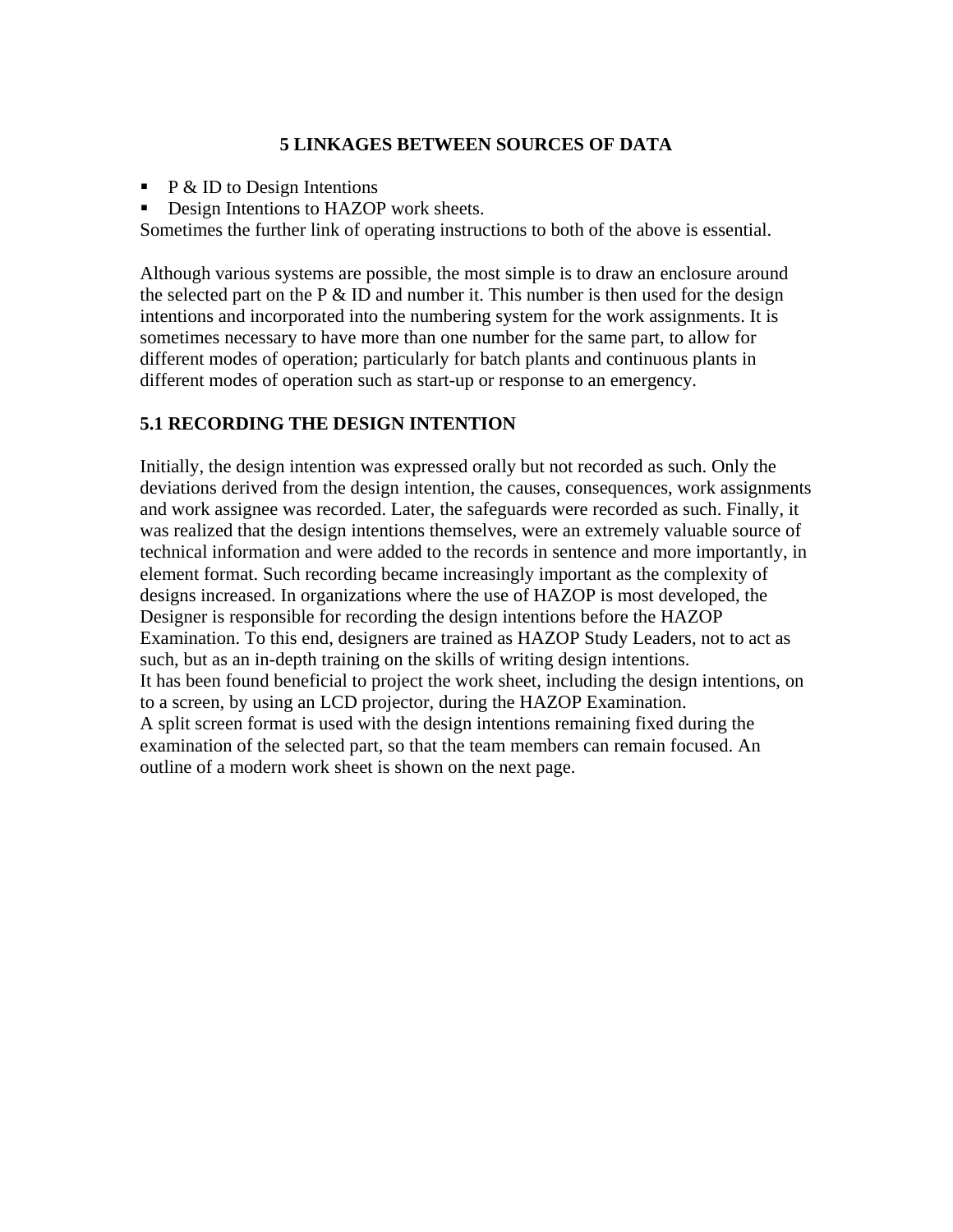# **OUTLINE OF A MODERN WORKSHEET**

| PART# "2"                                            | <b>EQUIPMENT</b>  |               |                          | "LINE TO REACTOR" |                     |    |  |
|------------------------------------------------------|-------------------|---------------|--------------------------|-------------------|---------------------|----|--|
| <b>DESIGN INTENTION IN</b>                           |                   |               | "TRANSFER 'A' FROM       |                   |                     |    |  |
| <b>SENTENCE FORMAT</b>                               |                   |               | <b>STORE TO REACTOR"</b> |                   |                     |    |  |
| <b>DESIGN INTENTION IN</b><br><b>ELEMENTS FORMAT</b> |                   |               |                          |                   |                     |    |  |
| <b>INPUTS</b>                                        | <b>ACTIVITIES</b> |               |                          | <b>SOURCES</b>    | <b>DESTINATIONS</b> |    |  |
| <b>IMATERIAL A</b>                                   | <b>1 TRANSFER</b> |               |                          | 1 A FROM          | <b>1 A TO</b>       |    |  |
| <b>LIQUID</b>                                        | 2 MEASURE &       |               |                          | <b>STORAGE</b>    | <b>REACTOR</b>      |    |  |
| 20 C                                                 | <b>CONTROL</b>    |               | <b>TANK</b>              |                   |                     |    |  |
|                                                      | <b>FLOW RATE</b>  |               |                          |                   | <b>2 FLOW RATE</b>  |    |  |
| <b>2 SET POINT</b>                                   | <b>TO SET</b>     |               |                          | 2 SET POINT       | <b>TO FLOW</b>      |    |  |
| FOR FLOW.                                            | POINT.            |               |                          | <b>FROM DCS</b>   | <b>RATIO</b>        |    |  |
|                                                      | <b>3 TRANSMIT</b> |               |                          |                   | <b>CONTROLLER</b>   |    |  |
|                                                      | <b>FLOW RATE.</b> |               |                          |                   |                     |    |  |
|                                                      | <b>4 PREVENT</b>  |               |                          |                   |                     |    |  |
| <b>BACK FLOW.</b>                                    |                   |               |                          |                   |                     |    |  |
| REF#<br><b>DEVIATION</b>                             | <b>CAUSES</b>     | <b>CONSEQ</b> |                          | <b>SAFE-</b>      | <b>ACTIONS</b>      | BY |  |
|                                                      |                   | <b>-ENCES</b> |                          | <b>GUARDS</b>     |                     |    |  |

# **SPLIT SCREEN. THE ABOVE REMAINS FIXED DURING THE EXAMINATION OF THE SELECTED PART**

| 2.01 | NO A            | <b>TANK</b>    | <b>PUMP</b>   | <b>NONE</b> | LO LO          | A.A. |
|------|-----------------|----------------|---------------|-------------|----------------|------|
|      |                 | <b>EMPTY</b>   | <b>RUNS</b>   |             | <b>LEVEL</b>   |      |
|      |                 |                | <b>DRY</b>    |             | <b>TRIP</b>    |      |
| 2.02 | <b>NO SET</b>   | <b>FAULT</b>   | <b>NOT</b>    |             | <b>INVEST-</b> | B.B. |
|      | <b>POINT</b>    | IN CONT-       | <b>KNOWN</b>  |             | <b>GATE</b>    |      |
|      |                 | <b>TROLS</b>   |               |             |                |      |
| 2.03 | NO              | <b>SHUT</b>    | <b>WRONG</b>  |             | LO LO 'A'      | C.C. |
|      | <b>TRANSFER</b> | <b>VALVES</b>  | <b>RATIO</b>  |             | <b>FLOW</b>    |      |
|      |                 | <b>PUMP</b>    | <b>EXPLO-</b> |             | <b>TRIP ON</b> |      |
|      |                 | <b>FAILURE</b> | ION?          |             | <b>B PUMP?</b> |      |
|      |                 |                |               |             |                |      |
|      |                 |                |               |             |                |      |

 **THE ABOVE SECTION OF THE SAME DOCUMENT MOVES WITH THE TEXT BUT WITHOUT A GAP SO THAT THE COLUMNS AND HEADINGS LINE UP**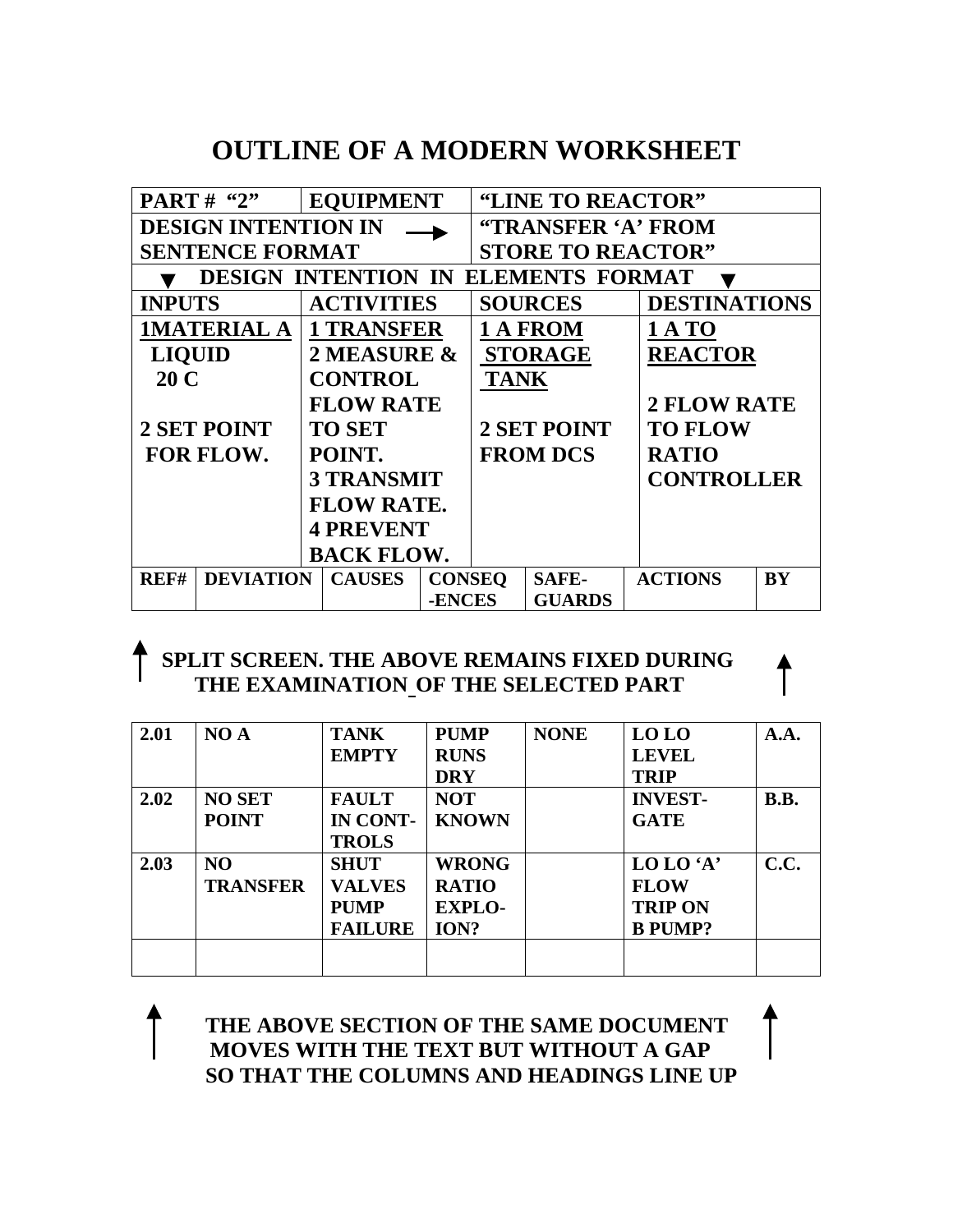# **6 HAZOP ON EXISTING FACILITIES**

After HAZOP was well established for new facilities various events made in necessary to undertake HAZOP studies on all existing facilities. This task presented a variety of new challenges, including the following: -

 The designers had moved on to other activities or were no longer available for other reasons, particularly when the design had been carried out decades ago.

- $\blacksquare$  P & ID's either did not exist, or were very out of date.
- The units were often used for completely different purposes than the original design
- The operating instructions were either out of date or non-existent

Therefore, drawings and instructions had to be created or up-dated and the design intentions had to be deduced. These challenges lead to the creation of the HAZOP procedure which was originally published in ref. 1 of: -

# DEFINITION PREPARATION EXAMINATION FOLLOW-UP

Often it was found that the resources required for the definition and preparation stages were about the same as the resources required for the examination, and the elapsed time for these stages was greater than the elapsed time for the examination. This lead in turn, to complaints about the time taken. These complaints can be handled in at least two ways

 Explain that he time will be justified because of the anticipated reduction in accidents and the improved efficiency of running the unit

 Ask the question "Should the organization be operating units at all, with out-of-date drawings and out-of-date operating instructions, even if no HAZOP was contemplated?"

# **7 AVOIDING THE USE OF THE DESIGN INTENTION**

There are systems of Hazard Identification, which avoid the detailed work necessary to derive a meaningful design intention and yet still make use of Guide Words. Such systems are sometimes called "HAZOP" because the use of Guide Words is considered the sole hall-mark of HAZOP; not the use of Guide Words on the Elements of the Design Intention

Such systems use a list of Guide Word/Parameter pairs such as "High Flow", "Low Flow", "No Flow" which are applied to each part. These systems are quick because no "understanding" is needed and the Guide Word/Parameter combinations are already provided. They are not as effective in identifying hazards as the Guide Word on elements of the Design Intention approach. In addition, there is no check on the designers understanding of the purpose of each part. In time it is possible that such systems will be given a unique name such as "Parametric Deviation Analysis"